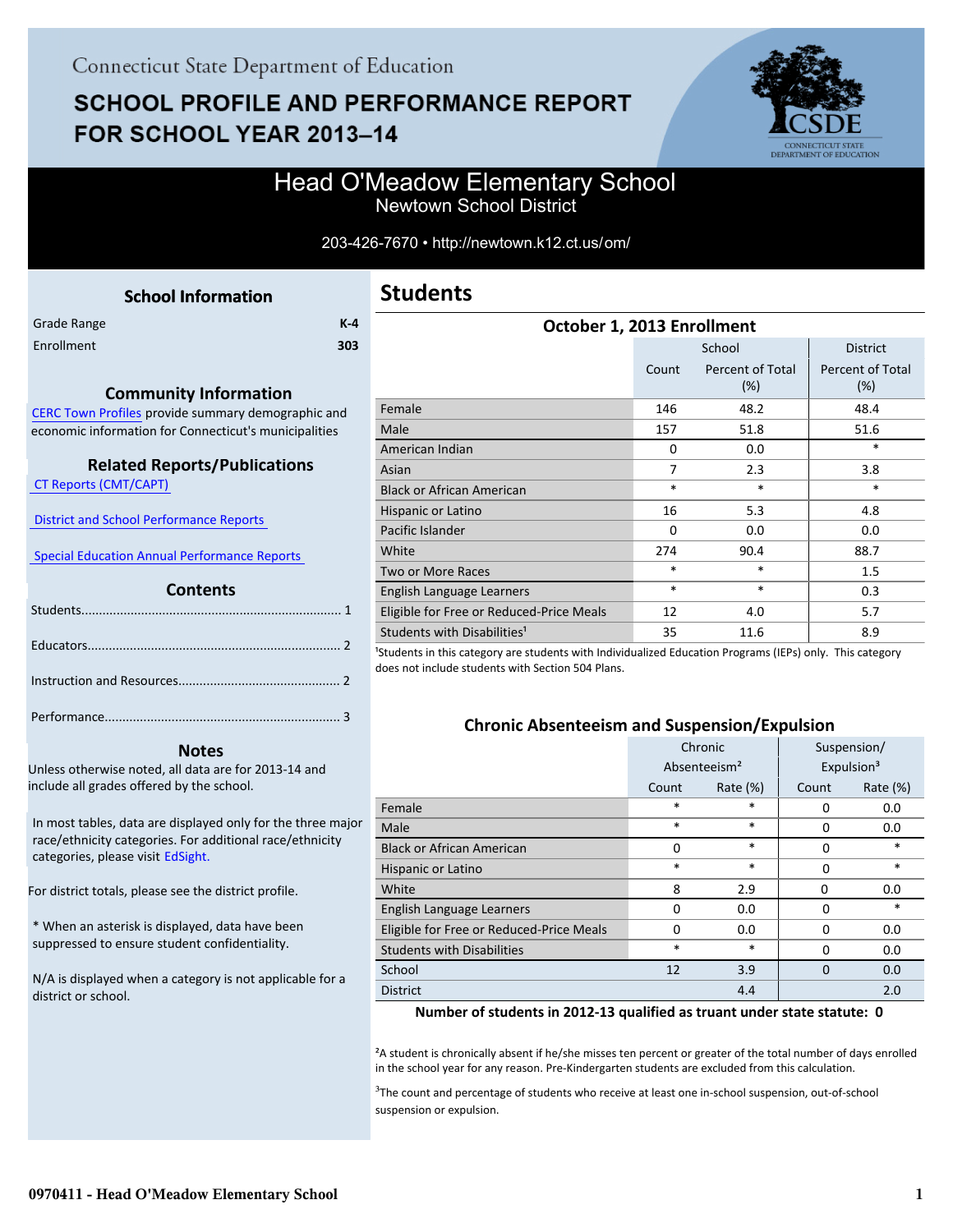# School Profile and Performance Report for School Year 2013-14 Head O'Meadow Elementary School Newtown School District

# **Educators**

## **Full-Time Equivalent (FTE)<sup>1</sup> Staff**

|                                                           | <b>FTE</b> |
|-----------------------------------------------------------|------------|
| <b>General Education</b>                                  |            |
| <b>Teachers and Instructors</b>                           | 22.O       |
| Paraprofessional Instructional Assistants                 | 5.2        |
| <b>Special Education</b>                                  |            |
| <b>Teachers and Instructors</b>                           | 2.0        |
| Paraprofessional Instructional Assistants                 | 6.4        |
| <b>Administrators, Coordinators and Department Chairs</b> |            |
| School Level                                              | 1.0        |
| Library/Media                                             |            |
| Specialists (Certified)                                   | 1.0        |
| <b>Support Staff</b>                                      | 0.5        |
| Instructional Specialists Who Support Teachers            | 4.0        |
| Counselors, Social Workers and School Psychologists       | 2.0        |
| <b>School Nurses</b>                                      | 1.1        |
| Other Staff Providing Non-Instructional Services/Support  | 10.3       |

<sup>1</sup>In the full-time equivalent count, staff members working part-time in the school are counted as a fraction of full-time. For example, a teacher who works half-time in a school contributes 0.50 to the school's staff count.

| <b>Educators by Race/Ethnicity</b>  |       |                         |                         |  |  |  |
|-------------------------------------|-------|-------------------------|-------------------------|--|--|--|
|                                     |       | School                  | <b>District</b>         |  |  |  |
|                                     | Count | Percent of Total<br>(%) | Percent of Total<br>(%) |  |  |  |
| Asian                               | 0     | 0.0                     | 0.8                     |  |  |  |
| <b>Black or African</b><br>American | 0     | 0.0                     | 0.2                     |  |  |  |
| Hispanic                            | 0     | 0.0                     | 1.3                     |  |  |  |
| Native American                     | 0     | 0.0                     | 0.2                     |  |  |  |
| White                               | 35    | 100.0                   | 97.5                    |  |  |  |

## **Classes Taught by Highly Qualified Teachers**²

|                                           | Percent of Total (%) |
|-------------------------------------------|----------------------|
| School                                    | 100.0                |
| <b>School Poverty Quartile: Low</b>       |                      |
| State High Poverty Quartile Schools       | 97.8                 |
| <b>State Low Poverty Quartile Schools</b> | 99.5                 |

²Core academic classes taught by teachers who are fully certified to teach in that subject area.

## **Classroom Teacher Attendance, 2012-13**

|                                     | School | <b>District</b> |
|-------------------------------------|--------|-----------------|
| Average # of FTE Days Absent Due to | 16.6   | 11 2            |
| Illness or Personal Time            |        |                 |

# **Instruction and Resources**

| <b>School Schedule</b>           |          |
|----------------------------------|----------|
| <b>School Hours for Students</b> |          |
| <b>Start Time</b>                | 09:05 AM |
| End Time                         | 03:37 PM |
|                                  |          |
|                                  |          |

## **Students with Disabilities Who Spend 79.1 to 100 Percent of Time with Nondisabled Peers**⁴

|                              | Count  | Rate $(\%)$ |
|------------------------------|--------|-------------|
| Autism                       | $\ast$ | *           |
| <b>Emotional Disturbance</b> | N/A    | N/A         |
| Intellectual Disability      | N/A    | N/A         |
| Learning Disability          | $\ast$ | $\ast$      |
| Other Health Impairment      | $\ast$ | $\ast$      |
| <b>Other Disabilities</b>    | $\ast$ | $\ast$      |
| Speech/Language Impairment   | 16     | $\ast$      |
| School                       | 28     | 87.5        |
| <b>District</b>              |        | 79.4        |
| $\overline{\phantom{a}}$     |        |             |

 ${}^3$ Ages 6-21